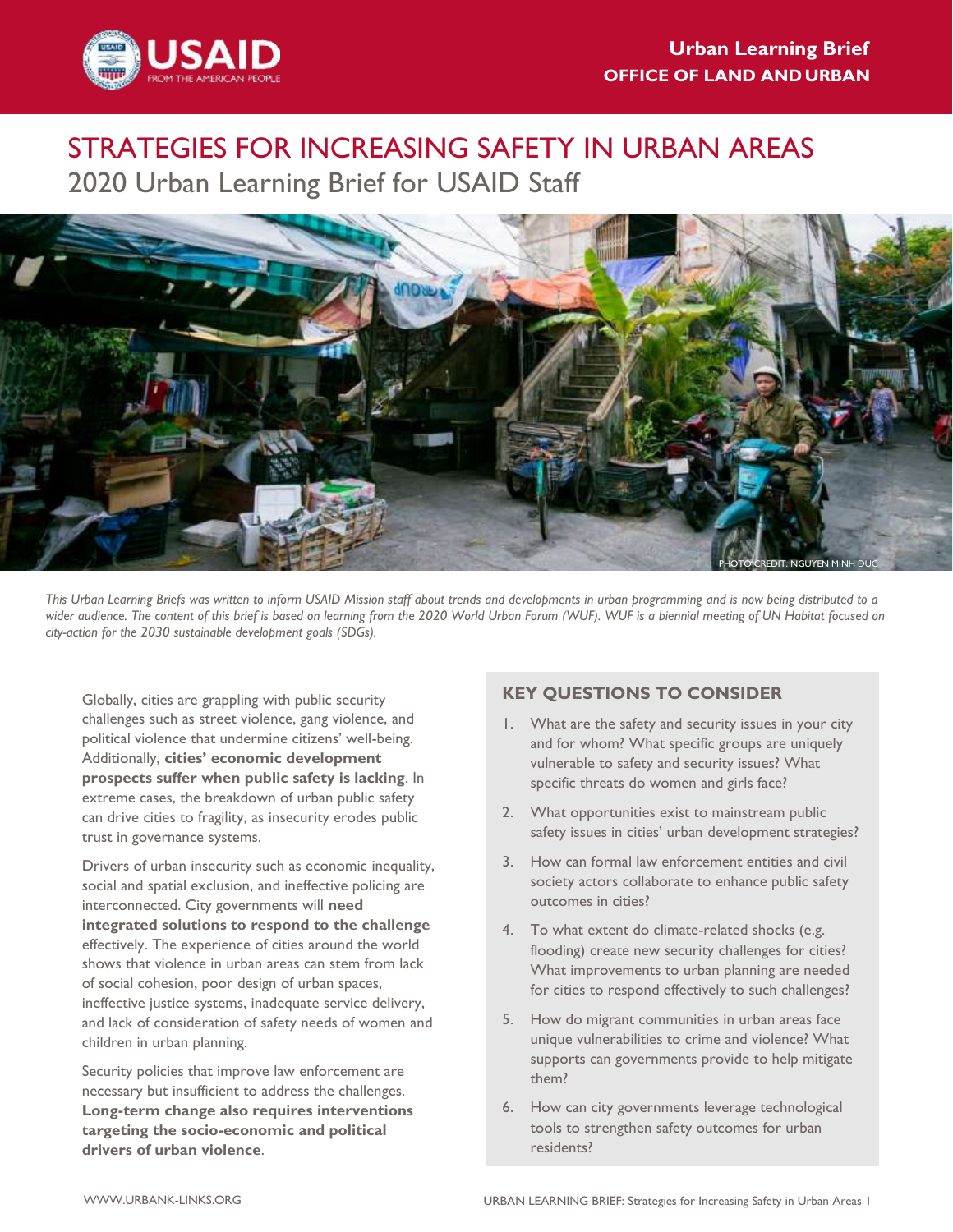## **HEADLINES FROM THE WORLD URBAN FORUM 2020**

**Ensuring safety in cities is a development priority that can enable or constrain other outcomes.** Global development agendas, such as the Sustainable Development Goals (SDGs) include calls for promoting peace and providing access to justice for all. Despite commitments, global trends on homicide, trafficking in persons, and violence against women and girls showed modest upticks according to a 2019 assessment. Further, without addressing the prevalence of crime and violence in urban areas, progress on inclusion of women and girls and economic growth will be stifled. Reducing the incidence and fear of violence requires integrated policy approaches to urban safety that link national and local action.

**Achieving safe cities requires a focus on women, girls, migrants, and other vulnerable groups.** Achieving safety requires an inclusive approach to urban planning and consultation with sub-populations. Cities must also create a culture that promotes safety by implementing public education on violence and discrimination, improving reporting systems, and proactively addressing hot spots through enforcement. New mobile technology platforms that facilitate reporting in realtime can support public safety strategies.

**The design of the built environment in cities – public spaces, streetscapes, and infrastructure – matters for public safety. Addressing social and economic inequality is also important – crime is concentrated in "hot spots".** Safe public spaces and streets offer many co-benefits related to health, economic growth and social cohesion.

*"The most effective approaches to urban safety and security address the multifaceted causes of crime and different forms of violence, including gender-based violence and sexual harassment, and apply both social and technological measures in response."*

- United Nations Guidelines on Safer Cities and Human Settlements (2020)

#### **RESOURCES**

**United Nations System-wide Guidelines on Safer Cities and Human Settlements** (2020), *United Nations*

Framework for how local governments should respond to the challenges of delivering urban safety. Places emphasis on participation of the community and inclusion of all residents.

[https://unhabitat.org/united-nations-system-wide](https://unhabitat.org/united-nations-system-wide-guidelines-on-safer-cities-and-human-settlements)[guidelines-on-safer-cities-and-human-settlements](https://unhabitat.org/united-nations-system-wide-guidelines-on-safer-cities-and-human-settlements)

#### **Peace in Our Cities Campaign**

Collaborative effort launched in 2019 including mayors, civil society, and governments to halve urban violence by 2030. Focused on sharing evidence-based methods for reducing urban violence and promoting city-to-city collaboration.

<https://www.peacebuilding.live/core-campaigns> @PlusPeaceCo

#### **Safer Cities for Girls Program**

*Plan International*

Partnership with Women in Cities International and UN-Habitat to "build safe, accountable, and inclusive cities with and for adolescent girls (aged 13-18)." [https://plan-international.org/ending-violence/safer](https://plan-international.org/ending-violence/safer-cities-girls)[cities-girls](https://plan-international.org/ending-violence/safer-cities-girls)

#### **United Cities and Local Governments (UCLG) Peace Prize**

Annual price to recognizes innovations by local governments in fostering peaceful development. <https://peaceprize.uclg.org/> Contact: [Peace.Prize@VNG.NL](mailto:Peace.Prize@VNG.NL) 

#### **Handbook for Gender Inclusive Urban Planning**  (2020), World Bank

Includes practical approaches, activities, and design guidelines to implement a participatory and inclusive design process that explores the experiences and uses of the city from the perspective of all citizens: women, men, and sexual and gender and other minorities.

[https://www.worldbank.org/en/topic/urbandevelopme](https://www.worldbank.org/en/topic/urbandevelopment/publication/handbook-for-gender-inclusive-urban-planning-and-design) [nt/publication/handbook-for-gender-inclusive-urban](https://www.worldbank.org/en/topic/urbandevelopment/publication/handbook-for-gender-inclusive-urban-planning-and-design)[planning-and-design](https://www.worldbank.org/en/topic/urbandevelopment/publication/handbook-for-gender-inclusive-urban-planning-and-design)